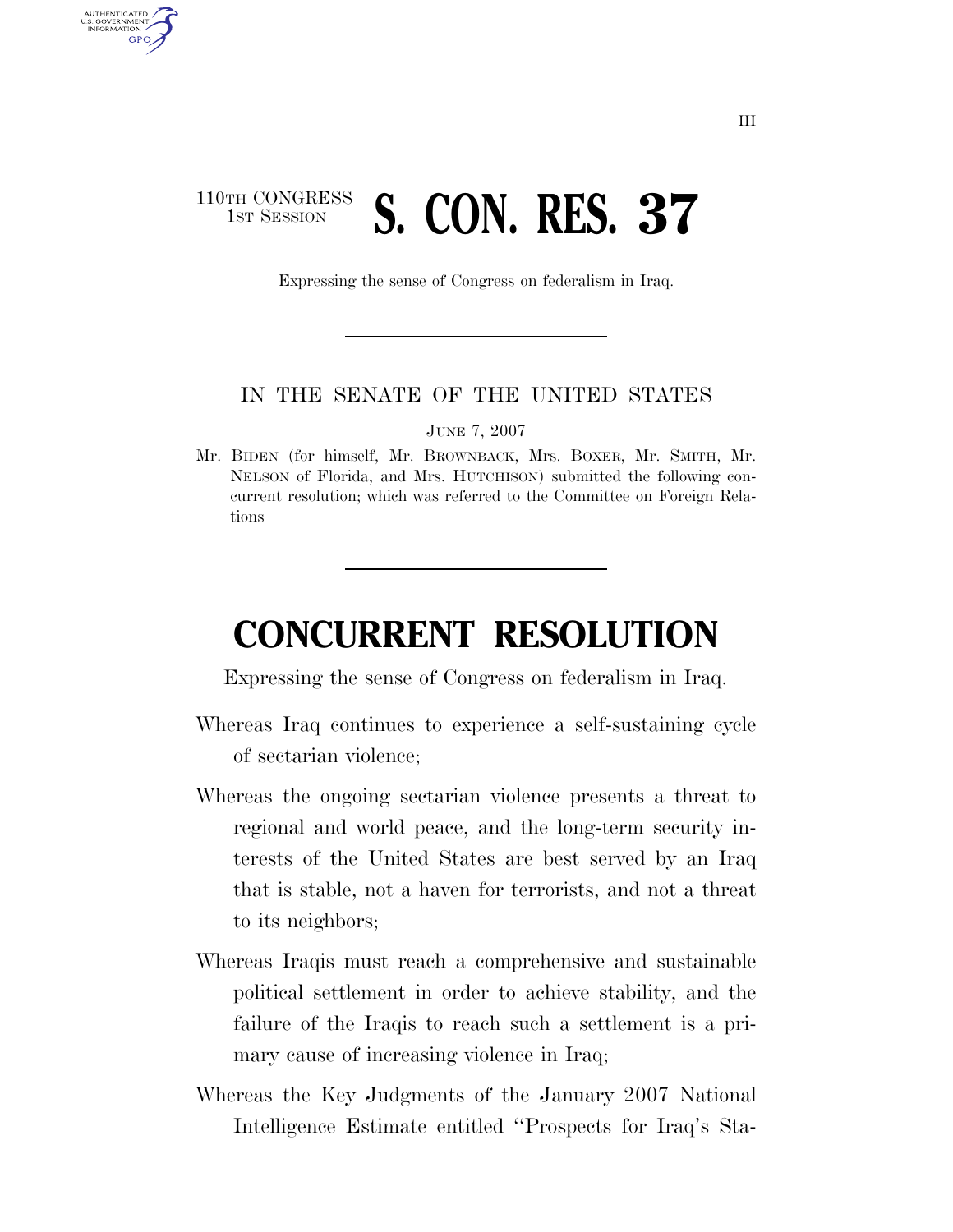bility: A Challenging Road Ahead'' state, ''A number of identifiable developments could help to reverse the negative trends driving Iraq's current trajectory. They include: Broader Sunni acceptance of the current political structure and federalism to begin to reduce one of the major sources of Iraq's instability ... Significant concessions by Shia and Kurds to create space for Sunni acceptance of federalism'';

- Whereas Article One of the Constitution of Iraq declares Iraq to be a ''single, independent federal state;''
- Whereas Section Five of the Constitution of Iraq declares that the ''federal system in the Republic of Iraq is made up of a decentralized capital, regions, and governorates, and local administrations'' and enumerates the expansive powers of regions and the limited powers of the central government and establishes the mechanisms for the creation of new federal regions;
- Whereas the federal system created by the Constitution of Iraq would give Iraqis local control over their police and certain laws, including those related to employment, education, religion, and marriage;
- Whereas the Constitution of Iraq recognizes the administrative role of the Kurdistan Regional Government in 3 northern Iraqi provinces, known also as the Kurdistan Region;
- Whereas the Kurdistan region, recognized by the Constitution of Iraq, is largely stable and peaceful;
- Whereas the Iraqi Parliament approved a federalism law on October 11th, 2006, which establishes procedures for the creation of new federal regions and will go into effect 18 months after approval;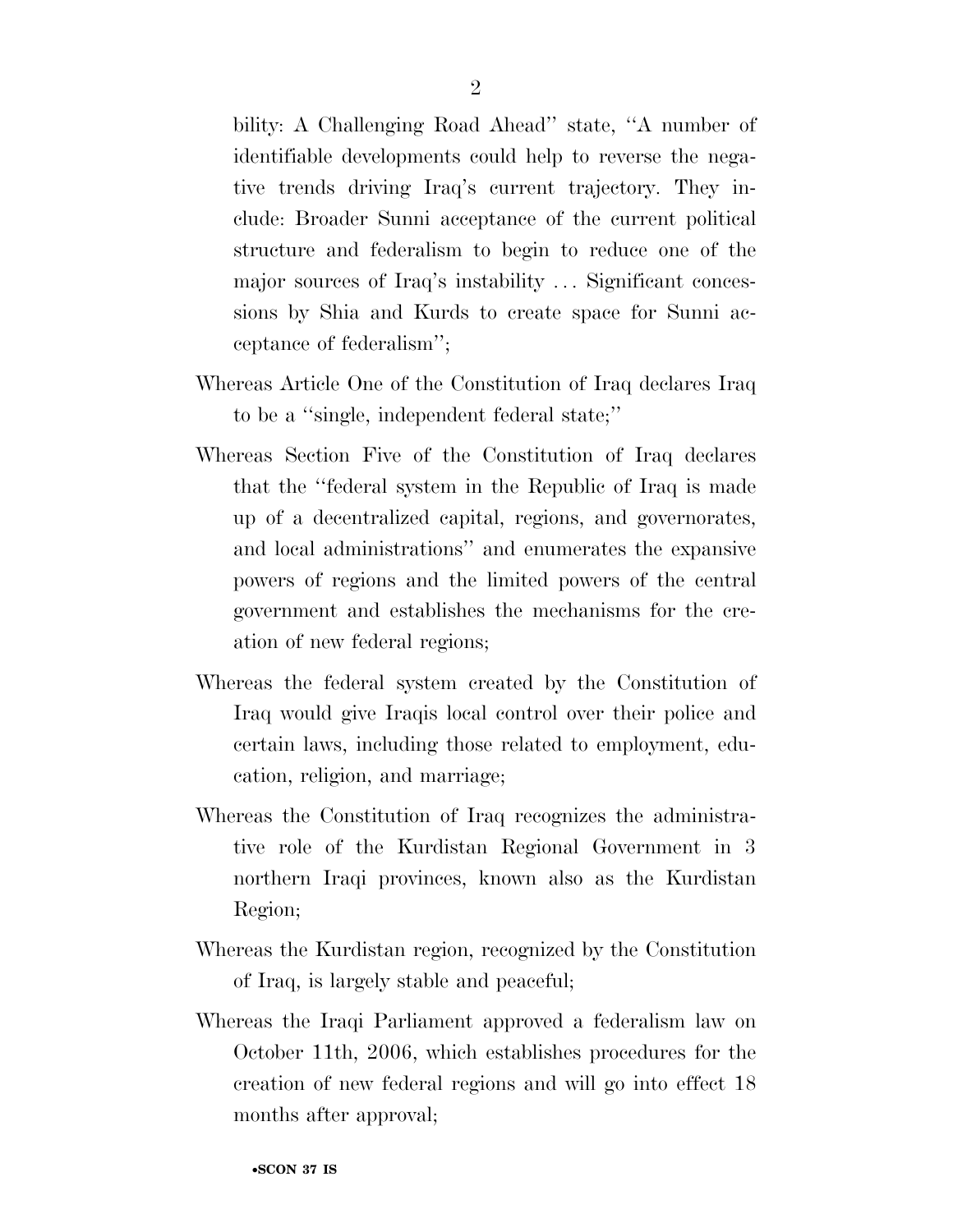- Whereas Iraqis recognize Baghdad as the capital of Iraq, and the Constitution of Iraq stipulates that Baghdad may not merge with any federal region;
- Whereas, despite their differences, Iraq's sectarian and ethnic groups support the unity and territorial integrity of Iraq; and
- Whereas Iraqi Prime Minister Nouri al-Maliki stated on November 27, 2006, ''The crisis is political, and the ones who can stop the cycle of aggravation and bloodletting of innocents are the politicians'': Now, therefore, be it
- *Resolved by the Senate (the House of Representatives concurring),* That it is the sense of Congress that—
- (1) the United States should actively support a political settlement among Iraq's major factions based upon the provisions of the Constitution of Iraq that create a federal system of government and allow for the creation of federal regions;
- (2) the active support referenced in paragraph (1) above should include—
- (A) calling on the international community, including countries with troops in Iraq, the per- manent 5 members of the United Nations Secu- rity Council, members of the Gulf Cooperation Council, and Iraq's neighbors—
- (i) to support an Iraqi political settle-ment based on federalism;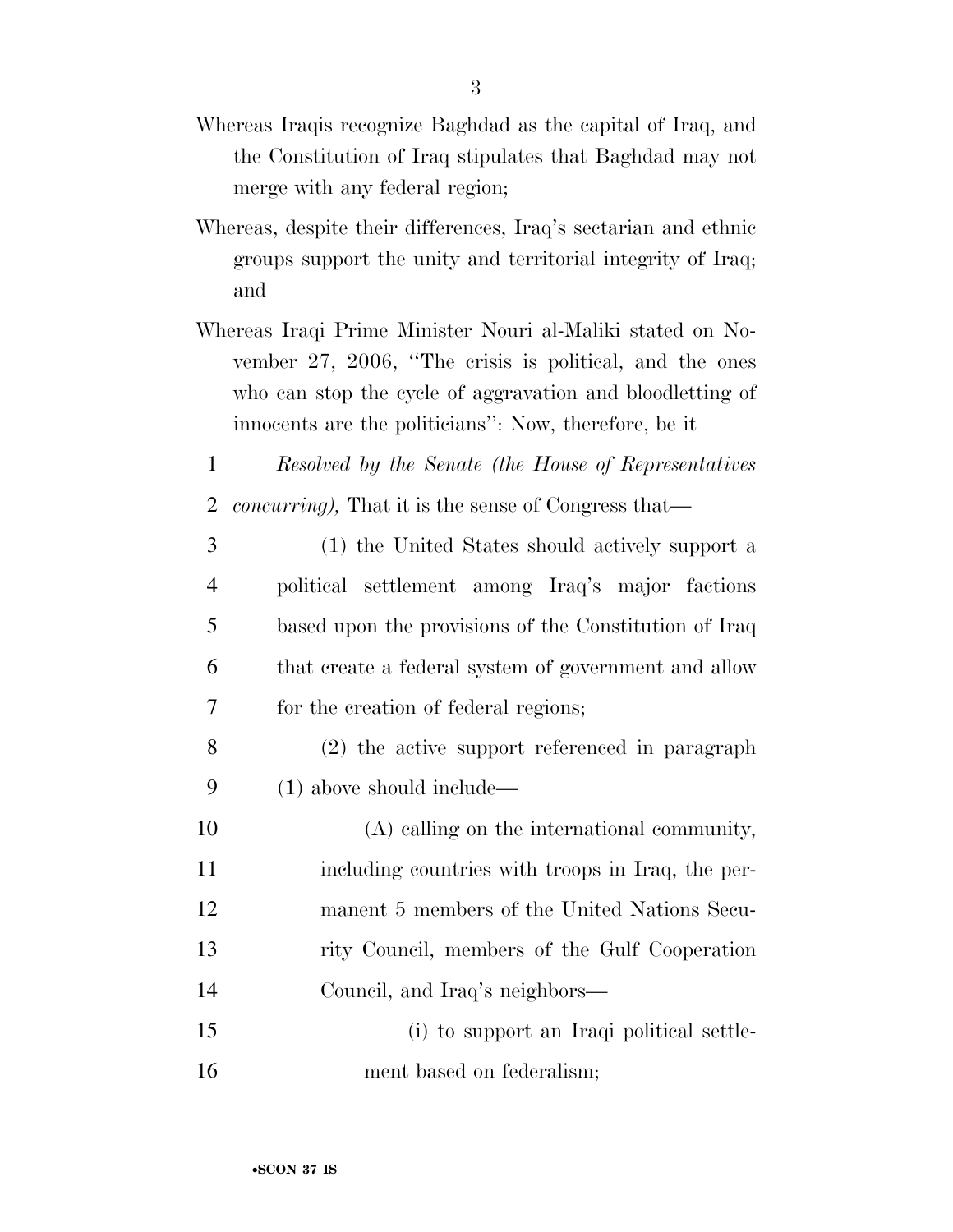|                | $\overline{4}$                                          |
|----------------|---------------------------------------------------------|
| $\mathbf{1}$   | (ii) to acknowledge the sovereignty                     |
| $\overline{2}$ | and territorial integrity of Iraq; and                  |
| 3              | (iii) to fulfill commitments for the ur-                |
| $\overline{4}$ | gent delivery of significant assistance and             |
| 5              | debt relief to Iraq, especially those made              |
| 6              | by the member states of the Gulf Coopera-               |
| $\overline{7}$ | tion Council;                                           |
| 8              | (B) further calling on Iraq's neighbors to              |
| 9              | pledge not to intervene in or destabilize Iraq          |
| 10             | and to agree to related verification mechanisms;        |
| 11             | and                                                     |
| 12             | (C) convening a conference for Iraqis to                |
| 13             | reach an agreement on a comprehensive polit-            |
| 14             | ical settlement based on the creation of federal        |
| 15             | regions within a united Iraq;                           |
| 16             | (3) the United States should urge the Govern-           |
| 17             | ment of Iraq to quickly agree upon and implement        |
| 18             | a law providing for the equitable distribution of oil   |
| 19             | revenues, which is a critical component of a com-       |
| 20             | prehensive political settlement based upon fed-         |
| 21             | eralism; and                                            |
| 22             | $(4)$ the steps described in paragraphs $(1)$ , $(2)$ , |
|                |                                                         |

and (3) above could lead to an Iraq that is stable,

•**SCON 37 IS**